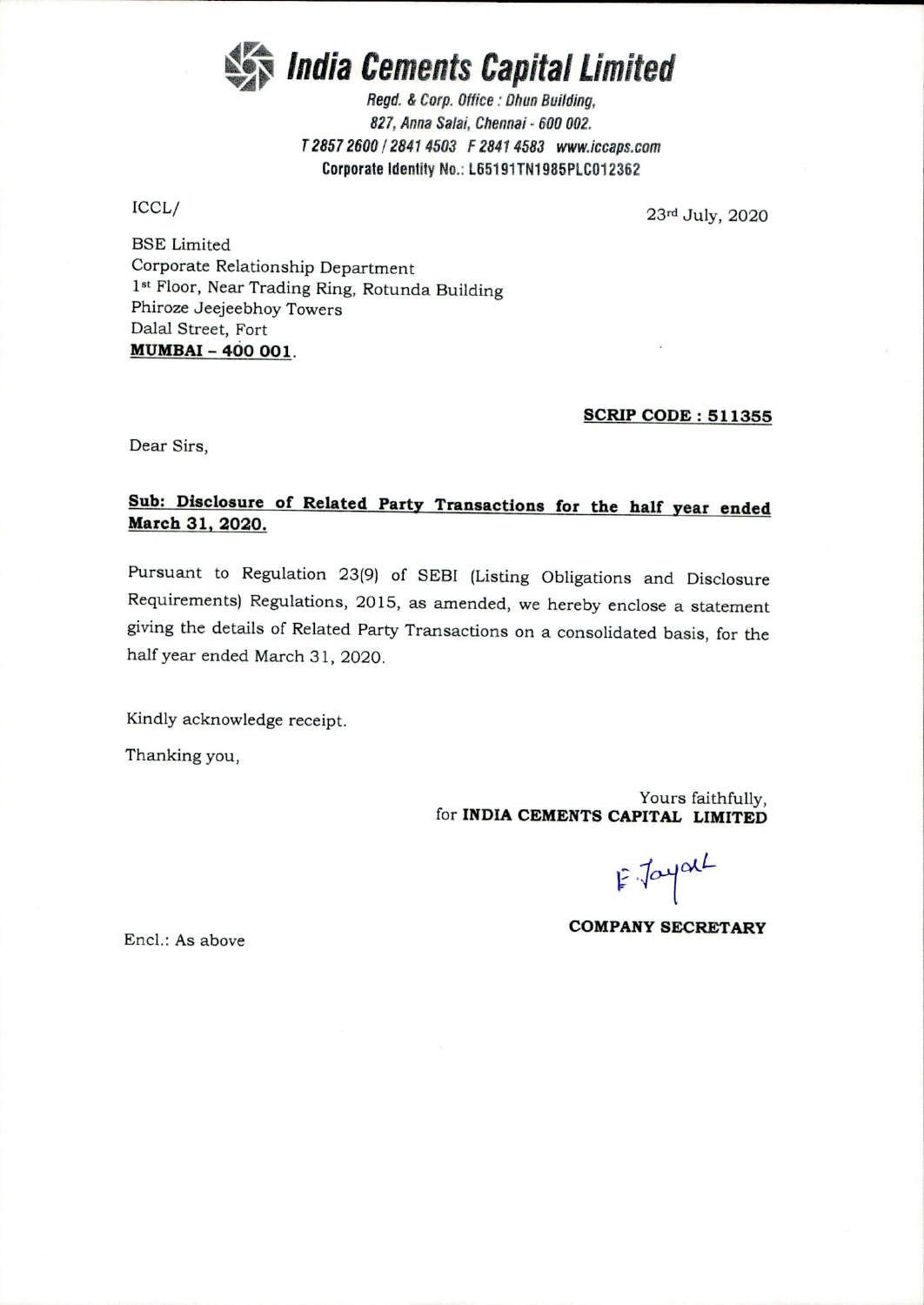## **INDIA CEMENTS CAPITAL LIMITED CHENNAI**

## **Disclosure of Related Party Transactions on a consolidated basis pursuant to Regulation 23(9) of the Securities and Exchange Board of India (Listing Obligations and Disclosure Requirements) Regulations, 2015**

**For the half year ended 31.03.2020**

**A. Names of the related parties and the nature of the relationship:**

The India Cements Limited

| (i) Enterprise having significant influence:<br>The India Cements Limited        |                  |
|----------------------------------------------------------------------------------|------------------|
| (ii) Subsidiary Company:                                                         |                  |
| India Cements Investments Services Limited                                       |                  |
| (iii) Key Management personnel [KMP] as defined under Ind AS 24:                 |                  |
| <b>Non-Executive Directors:</b>                                                  |                  |
| Mr. V.Manickam                                                                   |                  |
| Mr. V.M.Mohan                                                                    |                  |
| Mrs. Lakshmi Aparna Sreekumar                                                    |                  |
| Mrs. E.Jayashree                                                                 |                  |
| <b>Key Management Personnel:</b>                                                 |                  |
| Mr. K.Suresh, President & CEO                                                    |                  |
| Mrs. E. Jayashree, Company Secretary                                             |                  |
| <b>B. Transactions with the Related Parties:</b>                                 |                  |
|                                                                                  | <b>Rs. Lakhs</b> |
| 1) a Payment of Loan:                                                            |                  |
| India Cements Investment Services Limited                                        | 11.00            |
| <b>b</b> Sharing of Expenses                                                     | 4.97             |
| India Cements Investment Services Limited<br><b>Rendering of Services:</b><br>2) |                  |

87.83